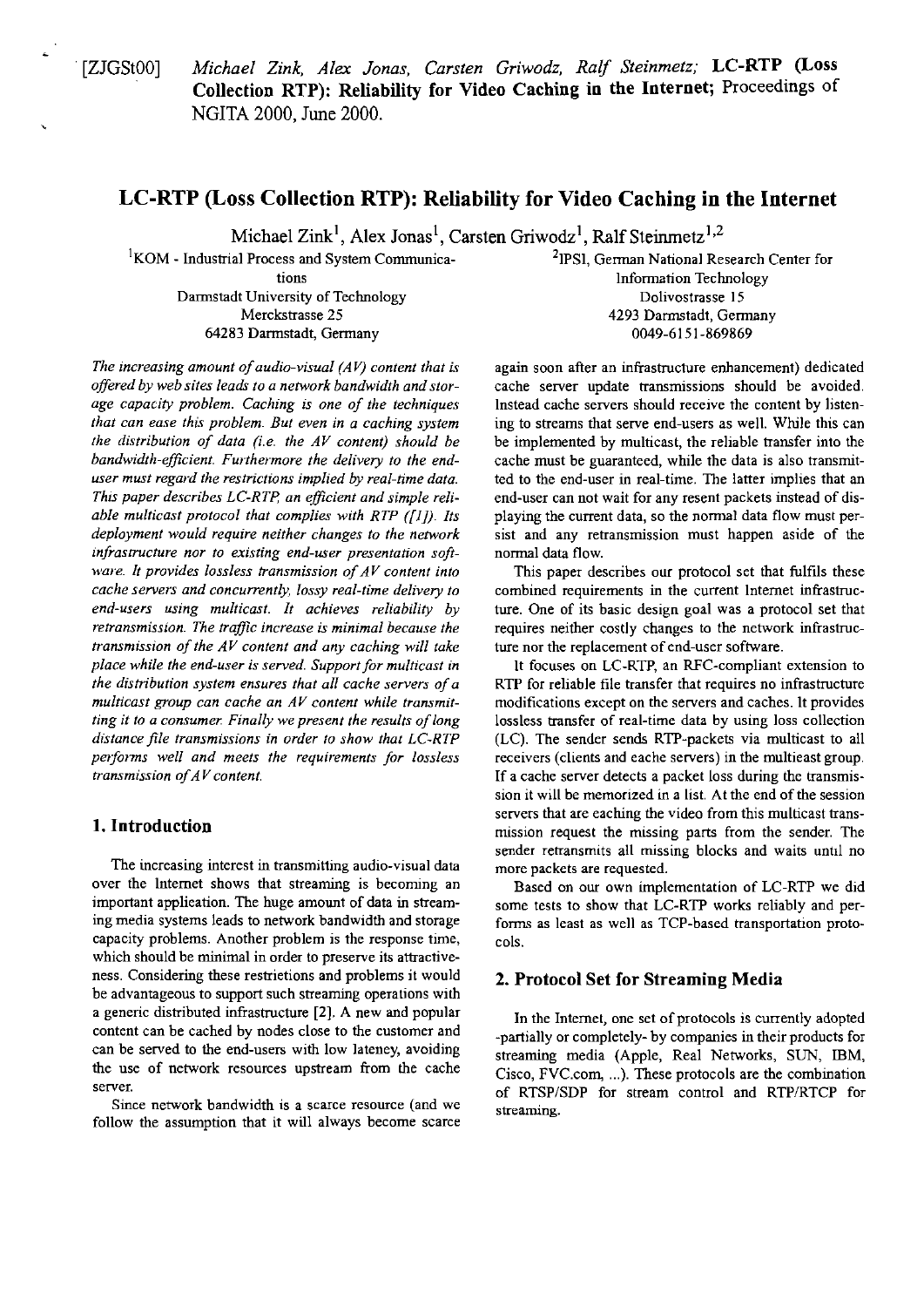#### 2.1. RTSP/SDP

The Real Time Streaming Protocol (RTSP, [3]) is an IETF RFC that is supposed to be used in conjunction with various other protocols. lts functionality is not generic but rather concentrated on stream control. It references elements of HTTP to which it is weakly related. It can be used with either TCP or UDP as an underlying transport protocol. The data transfer protocol that is mentioned in the RFC and that interacts most closely with RTSP, is the Real-Time Transfcr Protocol (RTP, [I]). The same approach applies for the session description protocols; althouph no fixed session protocol is defined, the RFC specifies the interaction with the Session Description Protocol (SDP, [4]).

SDP is originally considered as a companion protocol for SAP, the Session Amouncement Protocol. However, besidcs this mode of distribution for session infonnation, othess Iike download from the web or E-mail distribution are also compatible with this kind of information.

| reliable file transfer & real-time streaming                                                                                                           |                                                                                                                                                                 |  |  |  |
|--------------------------------------------------------------------------------------------------------------------------------------------------------|-----------------------------------------------------------------------------------------------------------------------------------------------------------------|--|--|--|
| <b>LC-RTP</b>                                                                                                                                          | <b>LC-RTCP</b>                                                                                                                                                  |  |  |  |
| RTP-compatible<br>until RTCP BYE message<br>use RTP header extensions<br>continuous byte count<br>retransmission after recep-<br>tion<br>of loss lists | RTCP-compatible<br>user application-defined<br>RTCP packets<br>loss-list report receiver<br>to sender<br>retransmission request<br>after random waiting<br>time |  |  |  |
| stream control & sequencing                                                                                                                            |                                                                                                                                                                 |  |  |  |
| <b>RTSP</b>                                                                                                                                            | <b>SDP</b>                                                                                                                                                      |  |  |  |
| standard protocol                                                                                                                                      | standard protocol                                                                                                                                               |  |  |  |
| use SDP                                                                                                                                                | specifies play range                                                                                                                                            |  |  |  |
|                                                                                                                                                        | different sources<br>fог<br>data segments                                                                                                                       |  |  |  |

Table 1: Protocol set

### 2.2. RTP/RTCP

RTP (Real-time Transport Protocol) was created to transport real-time data over the Internet. VoD, Internet telephony, MBone-conferences and all video- and audio conferences make specific time rcstrictions on how the data is delivered. RTP provides payload type identification, sequence numbering, time-stamping, delivery monitoring and Supports multicast if the underlying protocol provides this service.

Usually it is used over UDP, as UDP allows multiplexing and does not have any retransmission schemes like TCP. RTP is used together with RTCP (RTP Control Proto $col$  [1]) which allows a quality monitoring of the network connection and has minimal control over the session. Furthcmore RTCP can be used to identify the sender. The main task of RTCP is to send periodic control packets to all members of the session using the same distribution mechanisms as the data packets.

We have decided to build on these protocols. The resulting protocol set is listed in Table 1, including the tasks that are handled by each protocol.

#### **2.3. LC-RTP**

RTP with Loss Collections (LC-RTP) implements our idea of a unified protocol for stream transmission that is compatible with RTP, and rcliable transfer of content into the cache Servers. It solves these problems by making RTP reliable, while the ability is maintained that non LC-RTP capable clicnts (standard RTP clients) can receive an LC-RTP stream as well. The functionality of LC-RTP 1s described in Section 4.

### **2.4. LC-RTCP**

Just as RTP has a companion protocol RTCP for the exchange of infonnation about the data transfer, LC-RTP requires a companion protocol LC-RTCP, which is RTCPcompliant. In application-defined RTCP packets, the receivers inform the sender about their losses after the reception of a BYE packet, unless all of its missing packets have earlier been reported by another receiver.

### **3. Reliable Multicast**

The design of a reliable multicast protocol is determined by the requirements of a specific application or area of applications that the protocol is built for. Real-time applications will accept a lossy data flow but they will not accept a significant delay. This implies that data recovery should not interrupt the flow.

Some examples for reliable multicast protocols are SRM (Scalable Reliablc Multicast, [5]), TRM (Transport Protocol for Reliable Multicast, **[6]),** RMTP (Reliable Multicast Transport Protocol, **[7])** and LRMP (Light-weight Reliable Multicast Protocol as an Extension to RTP, (81). TRM and LRMP make similar assumptions about Ioss detection and repair requests as SRM, so SRM can be discussed as an examplc for all three protocols. RMTP provides sequenced lossless delivery of bulk data (e.g. MuIticast FTP), without regard to any real-time delivery restrictions. It is not applicable for streaming applications,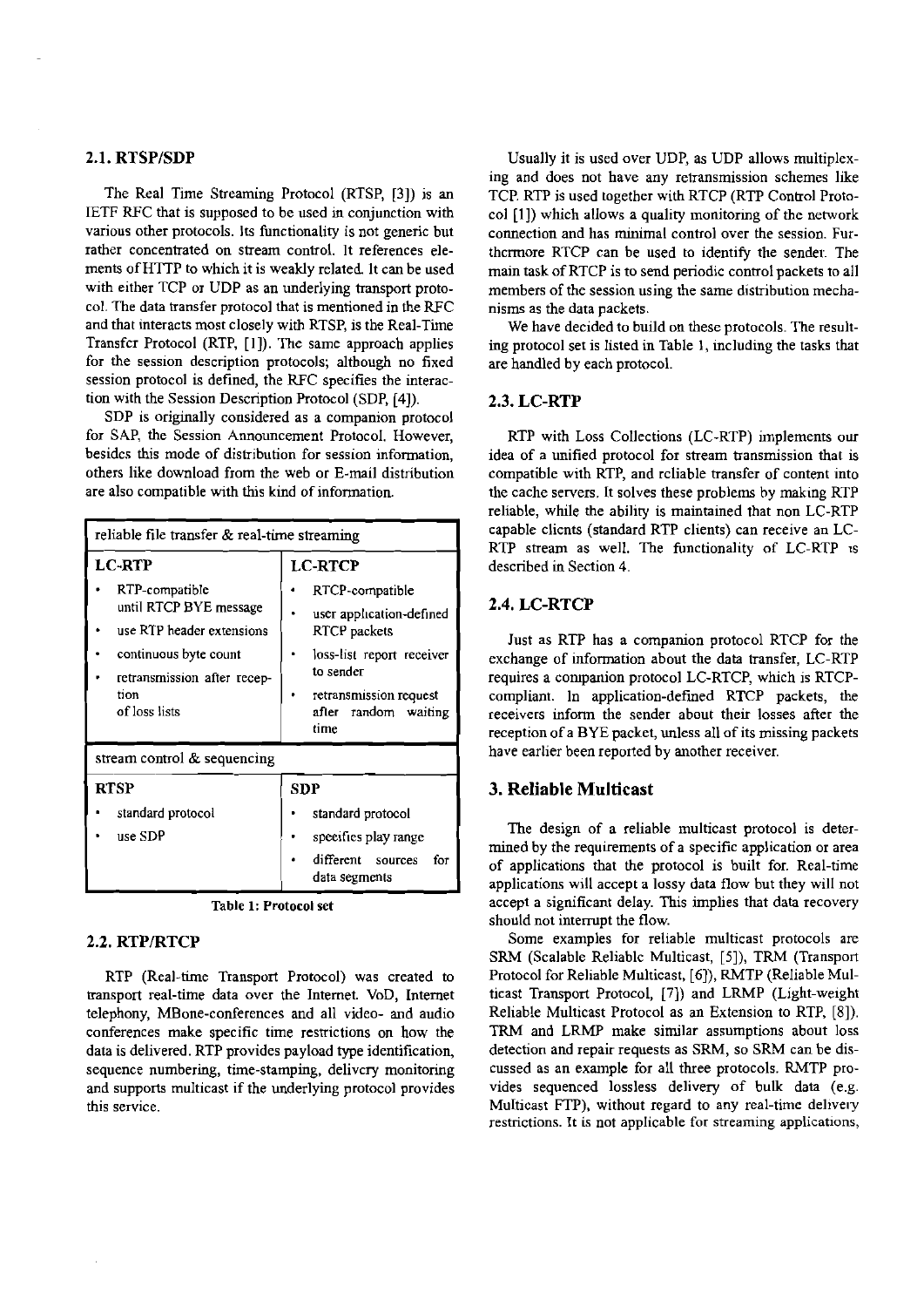because the retransmission of the missing data is done immediately afier the loss detection.

SRM is a reliable multicast framework for light-weight sessions and application level framing. It's main objective is to create a reliable multicast framework for various applications with similar needs of the underlying protocol. Each member of a multicast group is responsible for loss detection and repair requests. The repair requests are multi-Cast after waiting a random amount of time, in order to suppress requests from other members sbaring that loss. As it is possible that the last paeket of a session is dropped, every member multicasts a periodic, low rate, session message ineluding the highest sequence nurnber. It must be mentioned that SRM needs a specific distribution infrastructure which is not widely available in the Internet at the moment.

A third class of reliable multicast protocols are the ones which include FEC (forward error correction) as a technique to aebieve reliability **[9].** Reliable multicast achieved through FEC is also applicable for streaming systems, since usually no retransmissions are necessary during the multicast transmission. The major drawback of this approach is that error eorrection infotmation appropriate for the client with the worst connection must be included in each multicast paeket. This will lead to a higher use of bandwidth thus leading to a reduced connection quality for the clients. In addition a completely new proroeol must be built in the case of layered FEC since this model is not compatible with alrcady existing protocols.

With LC-RTP we present a reliable multicast protocol that is applicable for real-time streaming which does not require changes to the infrastructure and which is compatible to standard Internet protocols. It uses an approach that allows a weighted retransmission (sections of the content that are missed by multiple receivers are handled before sections that are reported missing from one receiver only).

### **4. LC-RTP Design**

In an environment for AV-caching it is absolutely necessary that the cached version of the content in the proxy cache is stored 100% correctly to avoid error propagation towards the client. With the use of standard RTP, information that gets lost during transmission is also lost to the caches. The problem is that these errors would be transmitted wjth every stream that is forwarded from the cache server to a client. In any case that should be avoided since it has to be regarded as a degradation of the service quality. During each transmission data can get lost and thus lead to a higher error rate in stored copies.

LC-RTP solves these problems by making RTP reliable, while the ability is maintained that non LC-RTP capable clients (standard RTP clients) can receive an LC-RTP stream as well.

To describe LC-RTP the transmission process is divided into two parts. The first part works like a regular RTP transmission and ends after the transmission of the original content following by the transmission of a BYE message. The second part follows this BYE message and is used to retransmit all lost data. In this scenario the receiver is a cache server tbat has received a request from a client but that has reeognized that the requested content is not stored locally and therefore a request forwarding to the original or to a cache server located upstream towards the original server is performed. Figure 1 gives a general overview of the different steps that are executed during a LC-RTP session.



#### **4.1. Actions during the content transmission**

The sender streams the content that is requested by a client as a multicast stream to all receivers of a multicast group including that client. In order to give the receiver the possibility to reserve exactly the required disk space in case of data loss, it is necessary to send infotmation beyond the regular information of an RTP packet. In our case this consists of a byte eount which is ineluded in each RTP packet. This mechanism facilitates the synchronization between byte count and the data which are represented by it. If the byte count were sent in an extra packet, e.g. via RTCP, the sequence of the byte count and data packet can be interchanged, or the byte count packet can get lost.

The receiver stores the data and detects a loss by checking the byte count with the last memorized byte eount. If a packet Ioss is detected, the difference between the two byte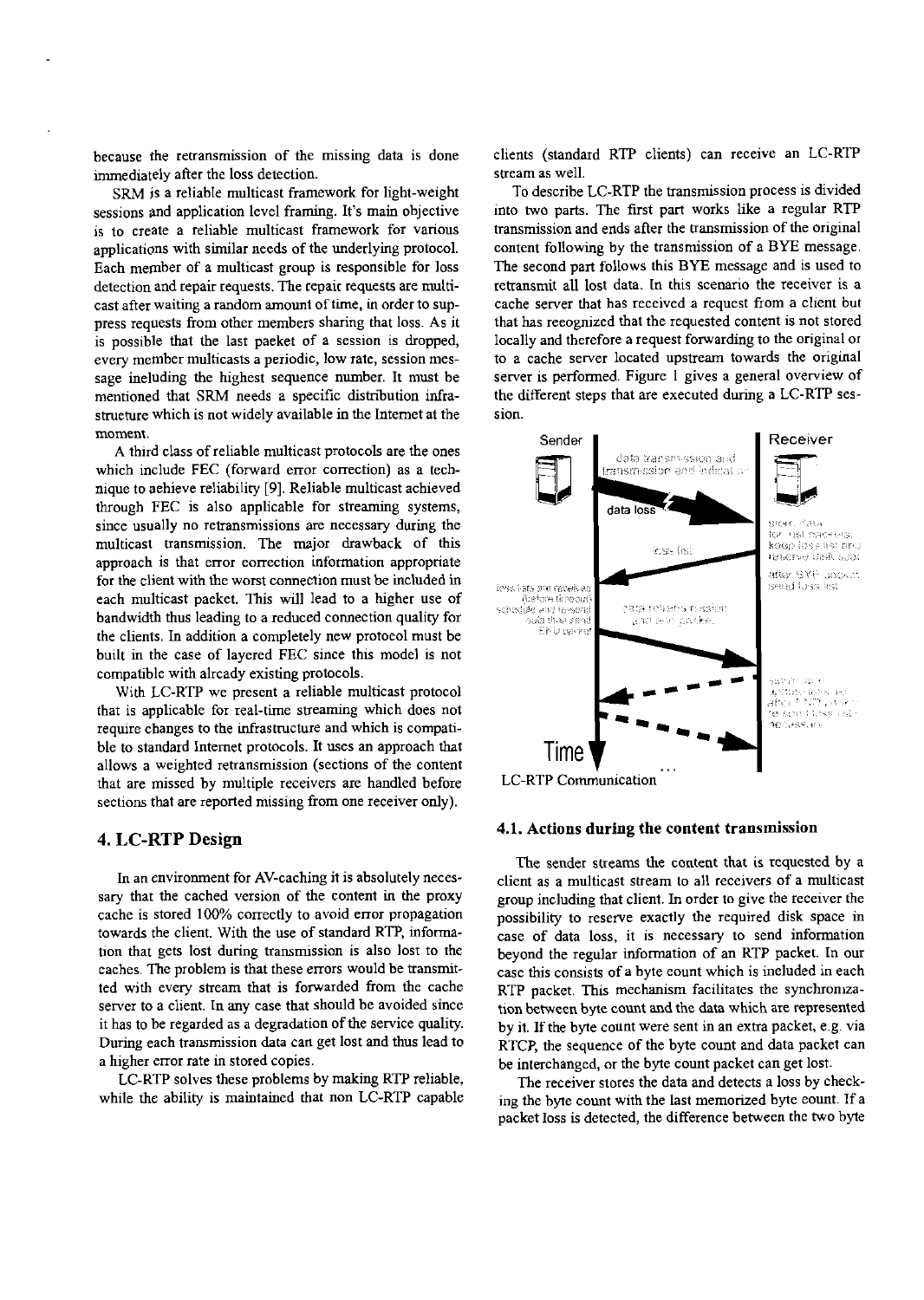Counts and the length of the actual packet is computed and this computed size can be reserved on the disk for a later insertion of the retransmitted data (see Figure **2).** The rcceived payload of the packet is then stored after this reserved gap. Furthermore the loss must be written to a loss list. If no loss is detected the received data is stored on the disk immediately.

Each cache server implementation has to transform the byte count value into its own file indcxing information. As a consequence it is possible to havc different filc layouts on the sender- and receiver side. For example one cache server implementation stores the file as raw data and another stores some header information with it.





As a consequence of mcluding the byte count in the data packet, and the requirement of serving regular RTP clients, only an RFC-confoming protocol extension was an option for us; including the bytc count in the payload of the packet would cause problems for standard reeeivers (see Section *5.).* 

At the end of the transmission, an end packet is sent including the last hyte count, in order to inform the receivers of the normal end of the transmission including information to check whether data preceding the end packet was lost.

Reserving the computed space in the file in case of a loss detection has advantages for several reasons. Our solution of reserving the correct amount of space on the hard disk is very simple and efficient, because it preserves the sequential nature of the stored data. And this property is essential for an efficient use of a hard disk, as seeking on a disk importantly diminishes its throughput. Furthermore, this allows LC-RTP to be compatible with multimedia file systems  $([10], [11])$  which are penalized by inserting or do not support it at all.

#### **4.2. Actions after the content transmission**

After sending the end packet the sender starts a hmer. This timer should be a multiple of the worst case RTT (Round Trip Time) between the sender and tbe known receivers. This RTT ean be computed with the periodic RTCP packets that are sent for ealculations of the network **quality** During this timer penod at least one loss list has to

be received froma receiver that has detected packet losses, or the session ends.

With the reception of the end packet the receiver finishes the normal procedure of the transmission of the content and starts the procedure for initiating retransmissions. To avoid a possible overload of the sender, loss lists are sent from the receivers after a random amount of time. The loss list includes all ranges of the detected data losses. If ranges are direct ncighbors, they are combined into one range, in order to keep the size of the list small.

If a loss list arrives at the server, the requested data ranges are stored in a schedule list. This list includes a counter for each range to indicate the number of requesting clients. This allows the use of a strategy for building a retransmission schedule (e.g. most frequently lost first).

Resent packets are of the same size as the packets that were sent during the first transmission to simplify storing at the recciver. The resent data range is dcleted from this list. The client saves each requested, retransmitted packet at the position that is indicated by the byte count. Concurrently, thc loss list is updated. If the byte count is not included in thc loss list the packct is discarded.

When the last entry of the list is processed and deletcd, the sender resends the end packet in order to inform the receivers that this retransmission cycle is over. This procedure is repeated until an application-specific retransmission Counter has reached its threshold value or until no more loss lists are sent.

To avoid the blocking nf a receiver a timer is necessary tbat terminates the session if no end packet or other reseni packets are received after a considerable period.

#### **5. Use and Integration of Protocols**

The design of LC-RTP was made within the constraints of an WC-confoming RTP implementation. This secrion describes how the standard RTP protocol is extended to meet the goal deseribed above.

#### **5.1. LC-RTP as an RTP Extension**

The main problem in mapping LC-RTP into RTP is the byte count, as it has to be included mto the header of RTP (see Section 4.). This is necessary in order to keep content of LC-RTP packages compatible with RTP-related packaging RFCs and therefore to make it possible for standard RTP clients to receive LC-RTP streams. A legal way of inserting the byte count into the RTP header and not into the payload is the use of the extension header of RTP (Figure **3).** By setiing the X-bit a variable-length header extension to the RTP header is appended. LC-RTP defines two kinds of header extensions. They are defined to easily distinguish whether a packet is sent as part of the regular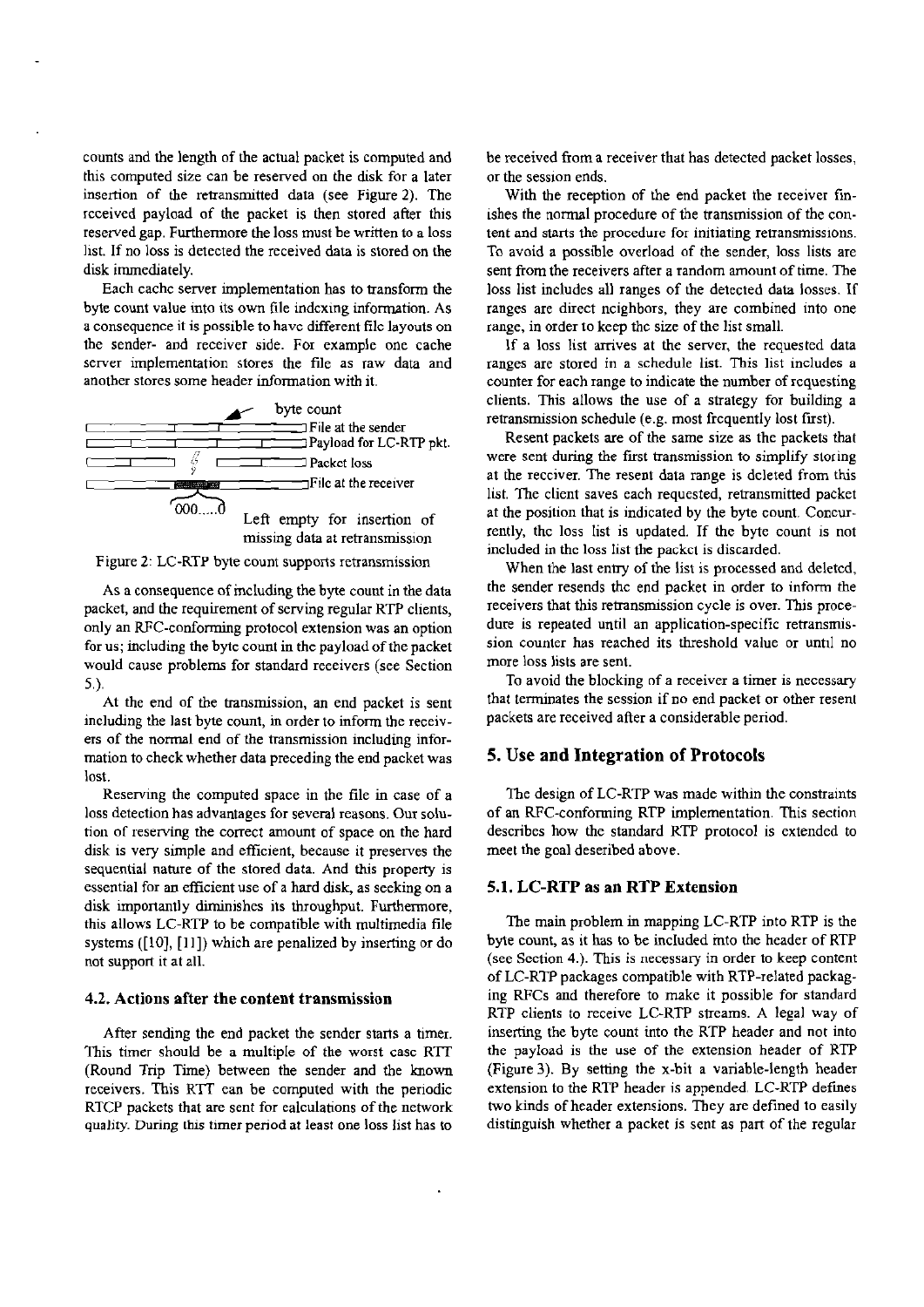| $\mathbf{O}$<br>0 1 2 3 4 5 6 7 8 9 0 1 2 3 4 5 6 7 8 9 0 1 2 3 4 5 6 7 8 9 0 1 | 6. Tests                                               |
|---------------------------------------------------------------------------------|--------------------------------------------------------|
| defined by profile<br>length                                                    | We finally implemented RTP and LC-RTP in $C++$ . This  |
| byte count (64 bit)                                                             | implementation was used for the tests we performed and |
| byte count                                                                      | which are described in detail in the following.        |
|                                                                                 |                                                        |

#### Figure 3: RTP header extension

stream or during a retransmission phase. The only difference between them is the value in the identifier field. Each extension header has, in addition to the two RTP dependent extension fields, the byte count field. For a current video streaming application this field should be **64** bit long, as a cyclic byte count must be prevented.

During the usual transmission, the RTP transrnission is made as usual, except for the hyte count which is included in the RTP header. At the end of the transmission an end packet is sent. An appropriate way to do this is by sending an RTCP packet. This packet should not be the normal RTCP BYE packet, as this is used for other meanings. Thus, an application-dependent extension RTCP packet must be created. An application defined RTCP packet is shown in figure 4.

|                                              | For eac.                                 |
|----------------------------------------------|------------------------------------------|
| 01234567890123456789012345678901             | logged at tl                             |
| $ V=2 P $ subtype   $PT=APP=204$  <br>length | ted file wei                             |
| SSRC/CSRC                                    | pleted suc                               |
| name (ASCII) (set to LRTP)                   | positive, pi                             |
| application-dependent data                   | observed t<br>بالمستار المعاقد والمستحدة |

Figure 4: Application defined RTCP packet

LC-RTP defines two application defined RTCP packets. The first one is **the** end packet and the second one is the loss list packet. The only additional data transmittcd in the end packet is the last byte count of the session. The name of the packet itself is of enough infomation for the receiver to interpret this as the end of the normal transmission. The list appended into the loss list packet should be appended as a list of byte count ranges.

The extension to RTP is rninimaI and should be ignorcd by other applications. This is very important, because it cnsures that a cache server update can be rnade in parallel to a customer request.

During LC-RTP tests we detected that *vic* and **vat** do not accept any extension to RTP, hecause alt packets with the x-bit set are rejected. After examination of the source code we realized that both implementations are not 100% RFC compliant.

We believc that for the intendcd application class, the header extension is sufficienty chcap with an overhead of 8 to **12** bytes per packet. Furthermore this type of extension is defmed in the original RTP RFC ([I]) and should -theoretically- be implemented by all RTP implementations.

### *6.* **Tests**

#### **6.1. Test Scenario**

Our goal for these tests was to show that LC-RTP perfonns as well and reliably as other data distribution protocols (e.g. FTP) and can be used for the reliable distnbution of AV content.

We transmitted two files (6MB and **2OMB** of MPEG-I Movie) from locations in Gemany, the US and Canada to a receiver located at our institute. We show results from the US (National Institute of Standards and Technology) and Canada (University of Ottawa). The tests were performed **5**  times for each file from both locations each time with a different transmission bandwidth. We dccided to perform the tests over a larger distance since we expected to have a higher possibility of losses than it might be in a LAN or at connections in Germany.

..+~\*.\*~\*~\*.+~+~\*~+~\*~\*~+~..\*~\*~\*-+~\*-\*~\*~.-\*~\*~.-\*~+..~\*~\*.\*~\*.. pleted succcssful. The cornparison for all tests was  $r_1, \ldots, r_{r_1}, \ldots, r_{r_2}, \ldots, r_{r_1}, \ldots, r_{r_2}, \ldots, r_{r_1}, \ldots, r_{r_2}, \ldots, r_{r_r}, \ldots, r_{r_r}, \ldots, r_{r_r}, \ldots, r_{r_r}, \ldots, r_{r_r}, \ldots, r_{r_r}, \ldots, r_{r_r}, \ldots, r_{r_r}, \ldots, r_{r_r}, \ldots, r_{r_r}, \ldots, r_{r_r}, \ldots, r_{r_r}, \ldots, r_{r_r}, \ldots, r_{r_r}, \ldots, r_{r_r}, \ldots, r_{r_r}, \ldots, r_{r_r}, \ldots$ For each test information about the retransmission was logged at the receiver and thc original file and the transmitted file were compared to assure that the transmission compositive, proving that all transmissions were error-frec. We observed that an optimal bandwidth can be found, which that below this optimurn, the total number of lost packcts per transmission remains the same, i.e. we did not gain reliability from a reduccd bandwidth.

| RW<br>[kBit/s] | File Size<br>[MByte] | Max. BW<br>[Bit/s] |         | Duration<br>[s] |        |
|----------------|----------------------|--------------------|---------|-----------------|--------|
|                |                      | NIST               | Ottawa  | NIST            | Ottawa |
| 1000           | 6                    | 1047552            | 1022800 | 41              | 42     |
|                | 20                   | 1024048            | 1024000 | 160             | 160    |
| 2000           | 6                    | 2147480            | 2045216 | 20              | 21     |
|                | 20                   | 2048104            | 2048000 | 80              | 80     |
| 4000           | 6                    | 4294968            | 3904512 | 10              | 11     |
|                | 20                   | 1561080            | 4096000 | 105             | 40     |
| 8000k          | 6                    | 8593216            | 1169880 | 5               | 37     |
|                | 20                   | 8192008            | 1058392 | 20              | 151    |
| 12000          | 6                    | 8589936            | 1213296 | 5               | 36     |
|                | 20                   | 5461336            | 487968  | 30              | 337    |

TABLE 2 Test Results (Bandwidth, Duration)